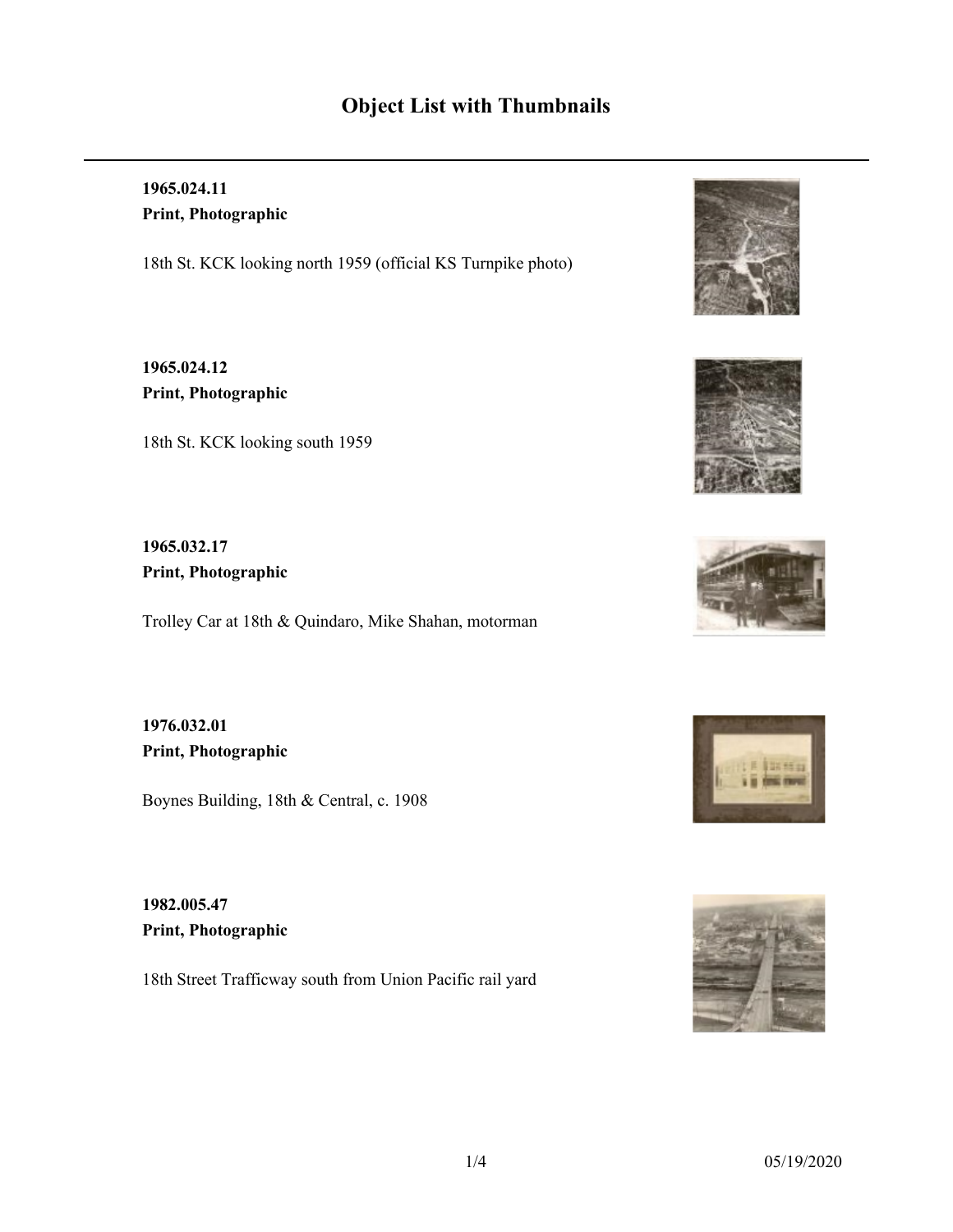#### *Object List with Thumbnails (continued)*

## **1982.005.121 Print, Photographic**

Providence Hospital, 18th Street

**1982.005.131 Print, Photographic**

18th Street south from Union Pacific bridge

**1982.005.172 Print, Photographic**

Building 18th Street Expressway

**1982.005.174 Print, Photographic**

18th Street before Expressway

**1982.005.1949 Print, Photographic**

18th Street north from Kansas Avenue









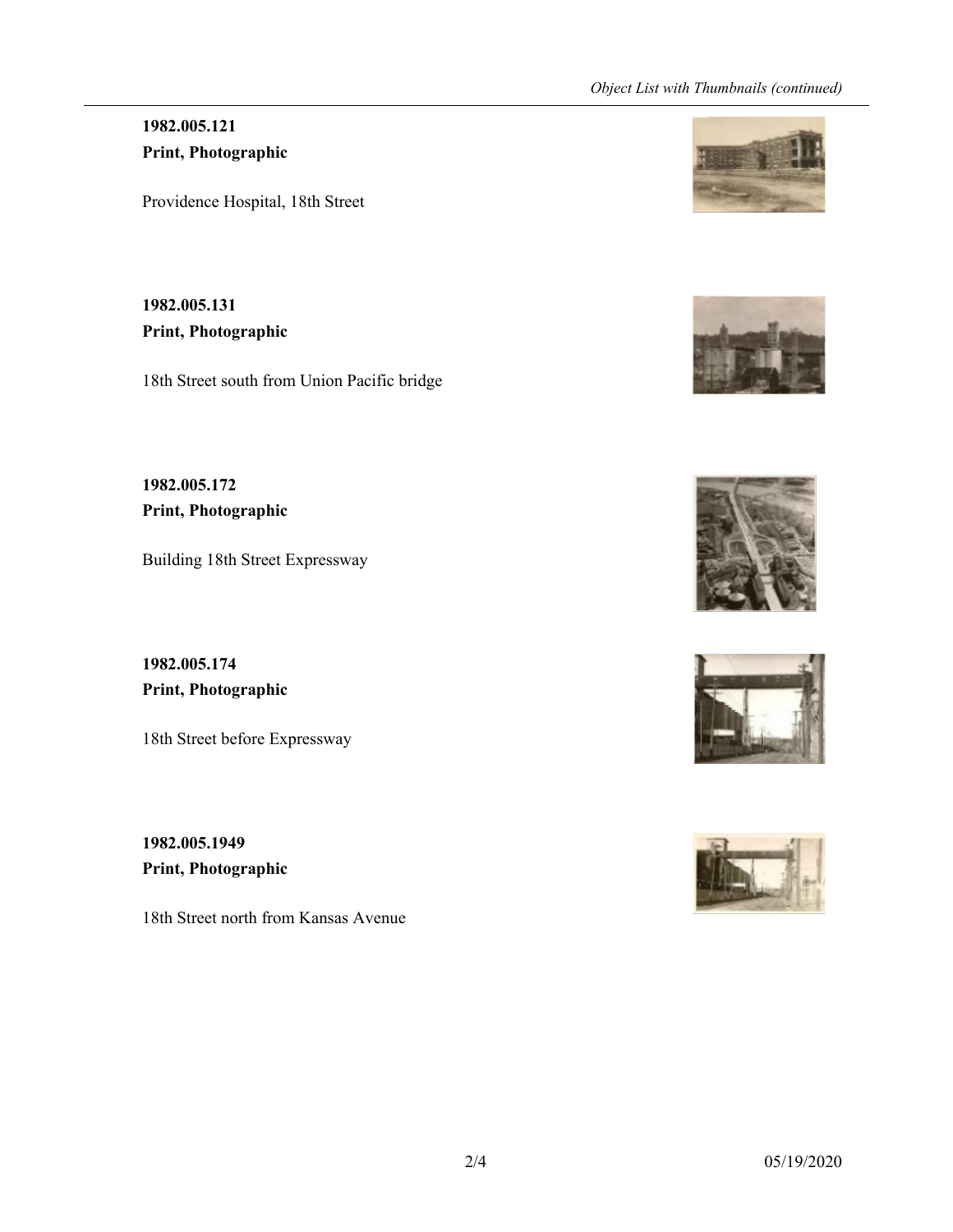#### *Object List with Thumbnails (continued)*

**1982.005.2009 Print, Photographic**

18th & Kansas looking north

**1982.005.2198 Print, Photographic**

Cornerstone, St. Paul's Episcopal Church, 18th & Washington

**1982.051.02 Print, Photographic**

18th Street construction, 1915

**1982.051.03 Print, Photographic**

18th Street construction, 1915

**1982.051.04 Print, Photographic**

18th Street construction, 1915